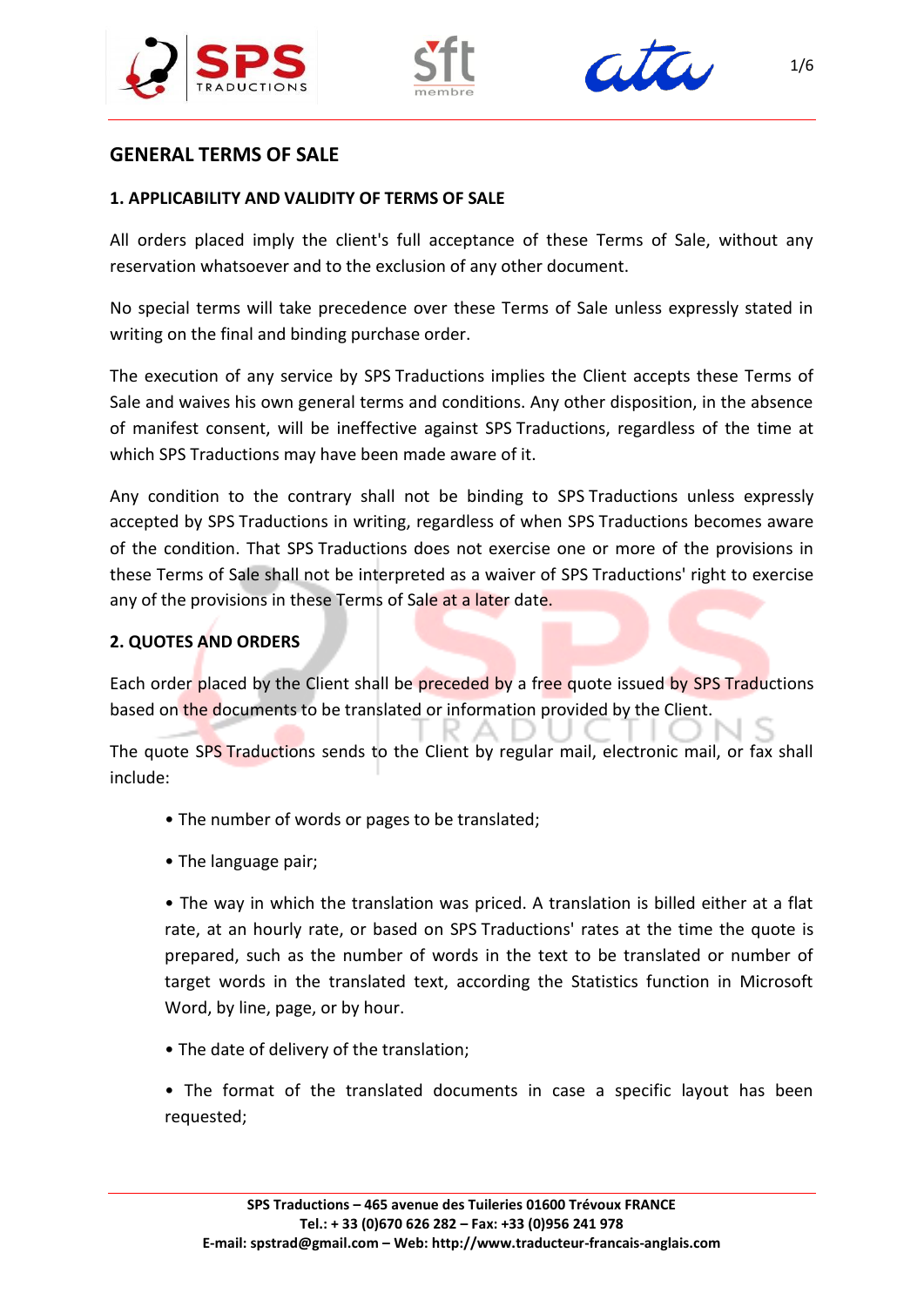





• Any special rates applied because of urgency, specific research, or any other service that goes beyond the services usually provided by SPS Traductions.

To confirm an order, the Client must return the unaltered quote with the Client's written approval and signature to SPS Traductions by regular mail or fax if the quote was sent to the Client by regular mail or fax. If the Client received the quote by electronic mail, the Client may confirm the order by expressing this clear acceptance by return electronic mail. If SPS Traductions does not receive the order confirmation, SPS Traductions reserves the right not to commence work on the project concerned.

If confirmation of the order is not received within three (3) months of the date the quote is sent by the means stipulated above, the quote shall be considered null and void.

SPS Traductions reserves the right, after informing the Client, to charge an additional fee and/or not to adhere to the delivery date on the Client's initial order in the following cases:

- Modification of documents or the addition of documents by the Client after the initial quote was prepared by SPS Traductions, in which case SPS Traductions reserves the right to adjust the rate based on the additional volume of work estimated or requested;
- If the documents were not furnished during the quote preparation process;
- If the initial quote was based on the Client's estimation of the number of words and an excerpt of the text **TRADUCTIONS**

In the absence of the Client's express acceptance of the new delivery and/or invoicing conditions, SPS Traductions reserves the right not to commence work.

Unless otherwise stated on the quote, costs incurred during the provision of services (travel, courier or postal fees, etc.) and any decisions to offer a discount, reduction, or sliding fee scale based on a percentage or flat flee (per page, line or hour) are at the sole discretion of SPS Traductions and only for the service to which they apply. Any discounts or rebates offered to the Client shall not create a right vested in interest concerning future services.

In the event that a quote is not sent to the Client before the commencement of work, translation services shall be invoiced at the base rate usually billed by SPS Traductions.

# **3. PROOF**

The Client agrees to consider faxes, e-mails, copies, and computer files as equivalent to the original and valid proof that the order was confirmed.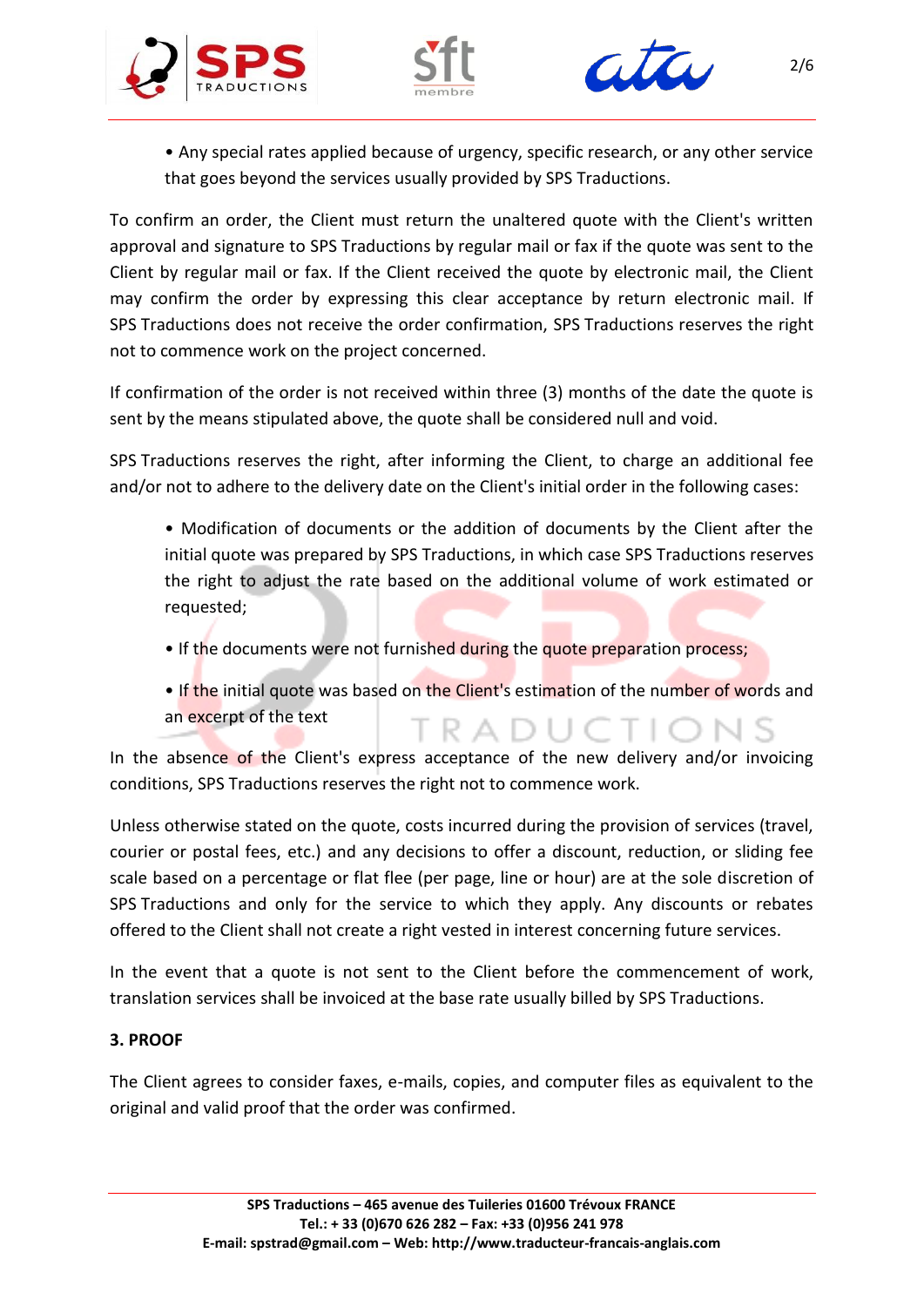





# **4. DEPOSITS**

Any order exceeding  $£1,000.00$  excluding tax may be subject to a deposit, the amount of which shall be clearly stipulated in the quote. Work shall begin only once the payment has cleared.

### **5. DELIVERY**

Any delivery date or dates agreed between SPS Traductions and the Client shall become binding only once SPS Traductions has received all the documents to be translated and if the Client has confirmed his/her order as specified in Paragraph 2 above within 3 (three) working days from the date of reception of the quote. After that time, the delivery date may be revised if so required by SPS Traductions' workload.

### **6. SPS TRADUCTIONS' OBLIGATION**

SPS Traductions agrees to provide a translation that is as faithful as possible to the original and that complies with professional standards. SPS Traductions shall do everything possible to take into account and include in the translation information provided by the Client (glossaries, drawings, diagrams, abbreviations). SPS Traductions shall not be held liable for any inconsistencies or ambiguities in the source text, the verification of the final text's technical coherence remaining the Client's sole responsibility.

## **7. THE CLIENT'S OBLIGATIONS**

The Client shall provide SPS Traductions with all of the texts to be translated and all of the technical information required to understand the text and, if necessary, the specific terminology required. If the Client fails to inform SPS Traductions, SPS Traductions shall not be held liable if the translation does not conform to the Client's standards or if delivery is late.

The client has 10 working days from the time the translated documents are received to inform SPS Traductions in writing of any disagreement concerning the quality of the translation. Once this period has expired, the service shall be considered duly completed and no claims may be made. The client agrees to consider postal, fax, or electronic mail receipts as proof of delivery.

#### **8. CONFIDENTIALITY**

SPS Traductions agrees to preserve the confidentiality of information SPS Traductions becomes aware of before, during, and after providing services. Original documents shall be returned to the Client upon simple request.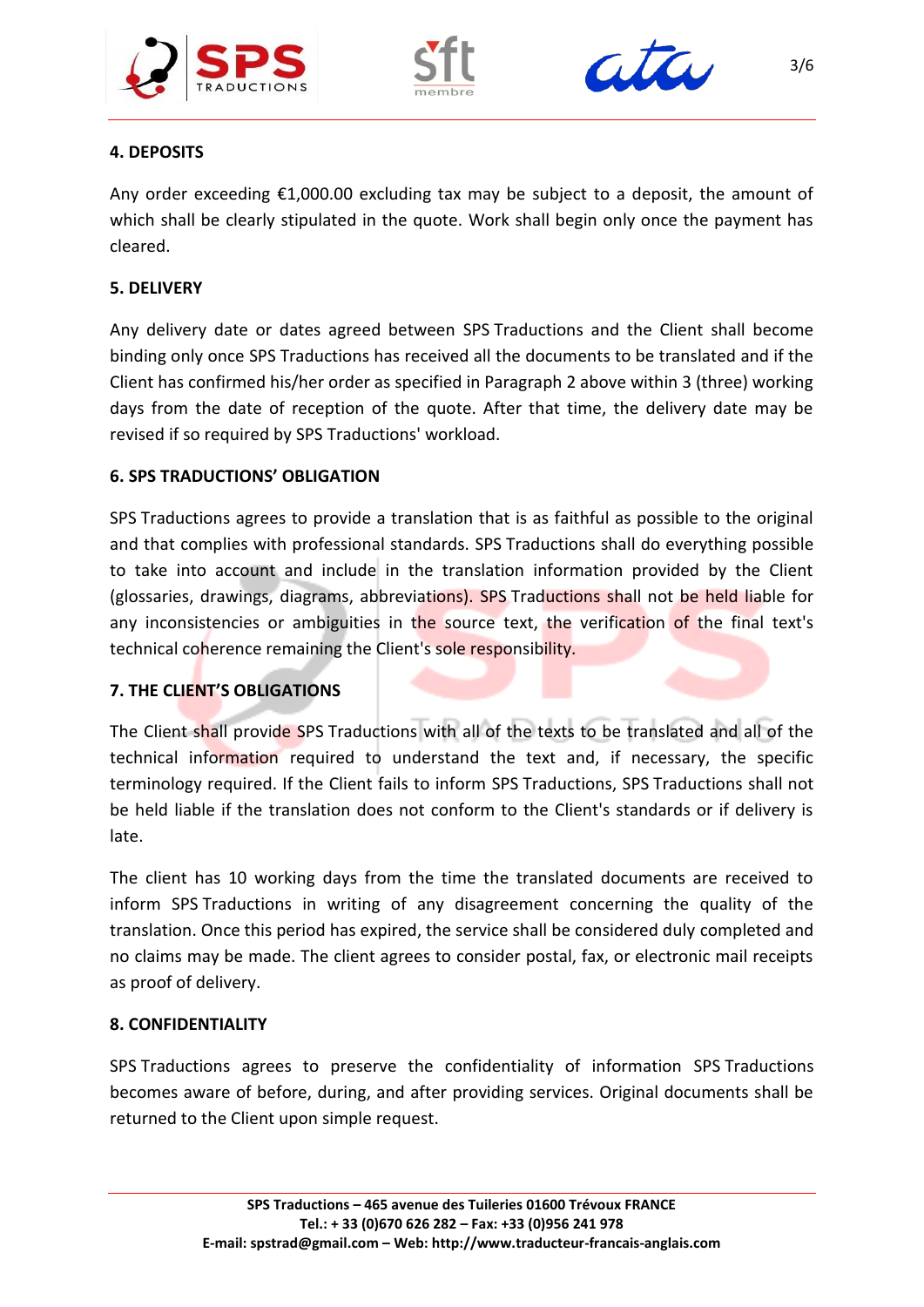





SPS Traductions shall not be held liable in the event that information is intercepted or used by a third party during the transfer of data, especially on the Internet. Therefore, the Client must inform SPS Traductions before the provision of services or at the time the order is placed of the means of transmission the Client would like SPS Traductions to use to ensure the confidentiality of any sensitive information.

### **9. FORMAT**

Translations are delivered by electronic mail in Word format. On request, translations may be delivered by fax, by regular mail, on a PC floppy disk. Any other means of delivery or formats must be expressly agreed to by the parties and may result in additional fees.

### **10. RESPONSIBILITY**

The liability of SPS Traductions on any grounds whatsoever shall be limited to the invoiced value of the work.

Under no circumstances shall SPS Traductions be held liable for claims related to nuances of style.

It is expressly agreed that delivery deadlines are provided for information only and that missed deadlines shall not be considered grounds for penalties. SPS Traductions shall not be held liable for direct or indirect harm to the Client or a third party resulting from late delivery due to force majeure or fax transmission, electronic mail, postal and other problems. TRADUC

## **11. CORRECTIONS and PROOFREADING**

In the event of disagreements about certain aspects of the translation, SPS Traductions reserves the right to correct these aspects in cooperation with the Client.

If the translation is to be published, SPS Traductions shall receive the printer's proofs to proofread them before the document goes to print.

Unless otherwise specified in writing, all corrections will result in additional charges to be billed at the prevailing hourly rate.

## **12. PAYMENT**

Unless otherwise mentioned on the quote, payment in full to SPS Traductions shall be made no later than 30 days from the date of invoice.

In the case of payments by check or wire from abroad, all forex and banking fees will be specified on the quote or be billed to the Client.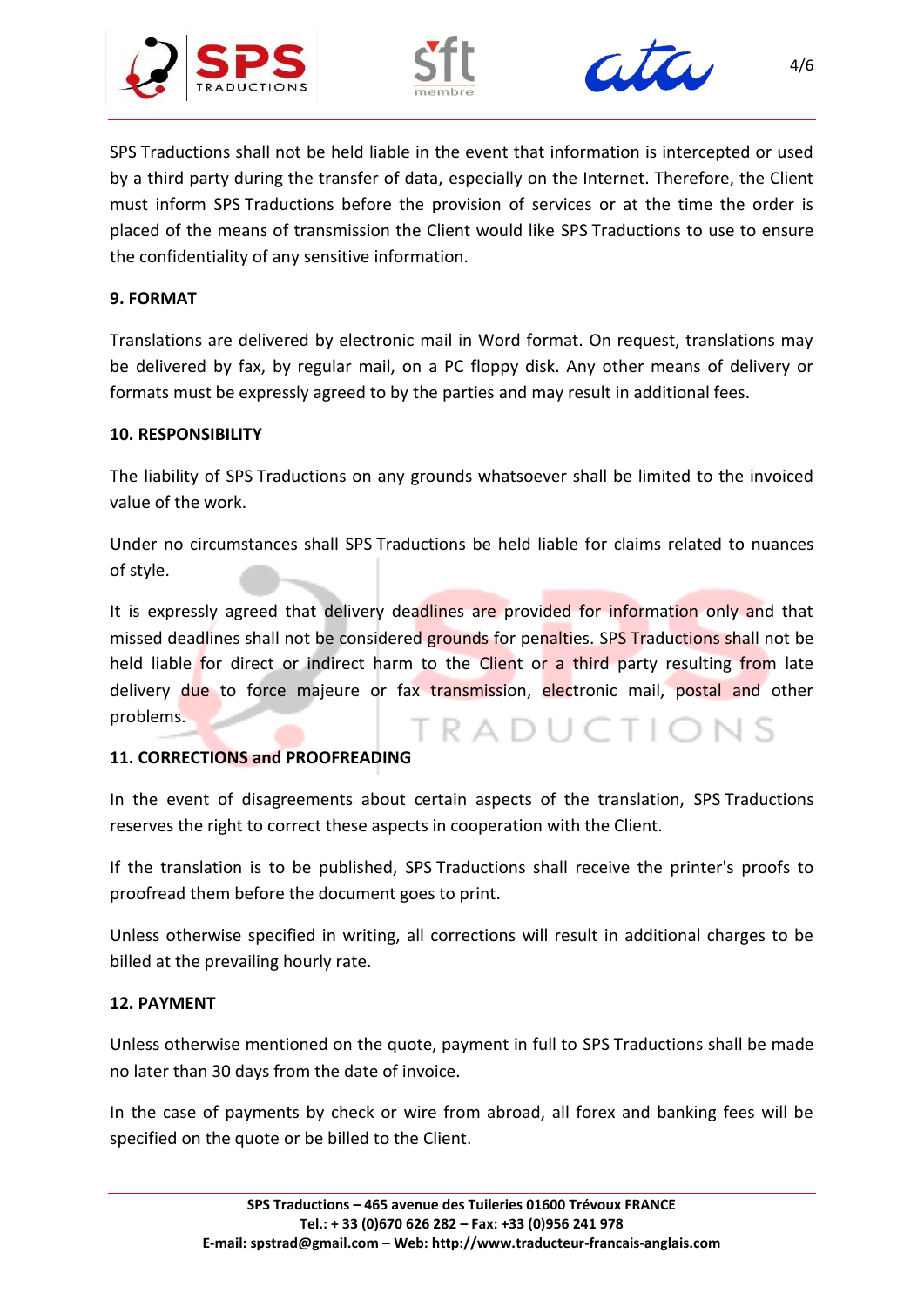





In the event of late payments, orders in progress can be unilaterally interrupted until full payment is received and the Client will be liable for late payment penalties of one and a half time the prevailing base legal interest rate applied to the entire sum in question, without any formal notice being required.

Translations remain the property of SPS Traductions until payment has been received in full. If these conditions have not been ensured by the Client, under no circumstances shall SPS Traductions be held liable if all or a portion of the documents to be translated were to infringe on the rights of a third party or violate any applicable regulations. If this were to occur, the Client shall be held solely liable for any harm or financial consequences resulting from the Client's negligence.

# **13. COPYRIGHT**

Before undertaking to have a document translated, the Client must ensure that this does not infringe on any third-party rights. Therefore, the Client must be the author of the original document or have obtained written permission to have the document translated from the party holding the copyrights to the document.

If these conditions have not been ensured by the Client, under no circumstances shall SPS Traductions be held liable if all or a portion of the documents to be translated were to infringe on the rights of a third party or violate any applicable regulations. If this were to occur, the Client shall be held solely liable for any harm or financial consequences resulting from the Client's negligence.

R A

Furthermore, the Client acknowledges that the translation is a new document, whose copyright is held jointly by the author of the original document and SPS Traductions. As a result, for literary or artistic translation, and without harm to SPS Traductions' rights to the work, SPS Traductions reserves the right to require that SPS Traductions' name be mentioned on any copies or publications of the translation, in compliance with France's Intellectual Property Code (paragraph L.132-11).

## **14. CANCELLATION**

If work that is commissioned is subsequently cancelled after work has commenced, for whatever reason and notified in writing by the Client to SPS Traductions, the Client shall pay SPS Traductions the full contract sum for the work completed and half (fifty percent) for the uncompleted work.

## **15. COMPLAINTS and DISPUTES**

In the event of a complaint or dispute of any nature whatsoever, SPS Traductions and the Client agree to attempt to settle the complaint or dispute amicably as follows. As soon as the event from which the complaint or dispute arises occurs, either party may refer the matter